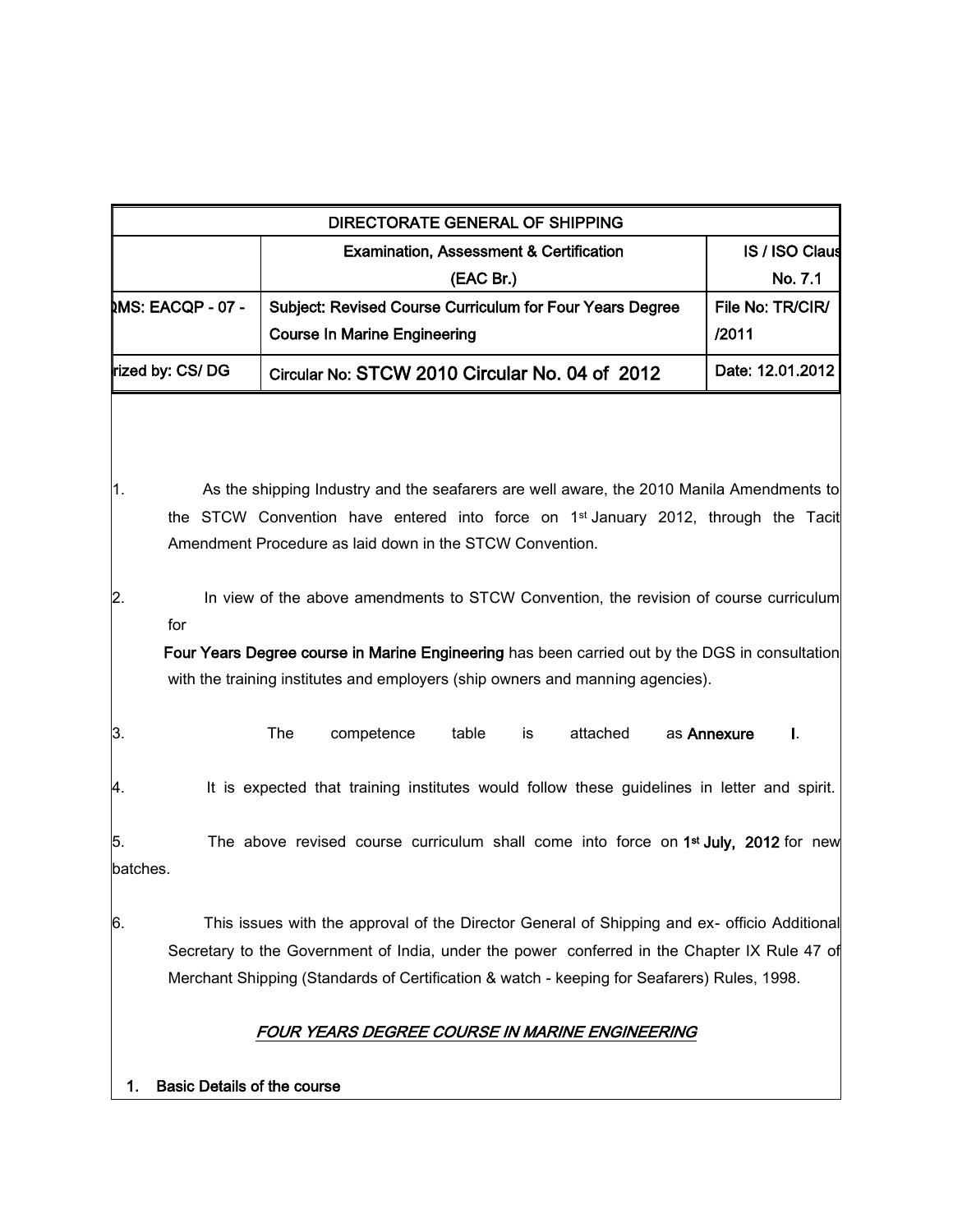#### .1 Aims

 This course covers education and training which meets or exceeds the level of knowledge and competence specified in Table A-III/1 as per the requirements of 2010 STCW Convention Chapter III, Section A-III/1.

#### .2 Course objective

The objective of this course is to impart training with background knowledge and practical work to enable them to be competent to carry out the engineering watch keeping duties safely.

In addition certain competencies of Section A-III/2 are also imparted with an aim for making quality Marine Engineers.

# 2. Course Duration

Total teaching hours for Four Years Degree Course in Marine Engineering is 4400 Hours.

### 3. Evaluation and Certification

Periodic evaluation shall be carried out by the institutes conducting the course and the affiliating University. The performance evaluation system employed should be designed to match the objectives of the curriculum, which is to develop both theoretical knowledge and practical skills as well as inculcate various other qualities like team spirit and leadership qualities.

### 4. Four Years Degree Course in Marine Engineering

The course outline and syllabus for Four Years Degree Course in Marine Engineering as per amendments made to STCW 95 (Table A-III/ 1 & Table A-III/ 2) has been developed and is attached as Annexure- I & Annexure-II respectively.

# 5. Transitional provision

Even though the new amendments require candidates starting their Pre Sea courses from 1st July 2013 to conform to the new amendments, this administration has decided as a proactive measure, that candidates starting their Pre-Sea courses after 1<sup>st</sup> July 2012 will pursue the course wherein amendments of the STCW 2010 have been incorporated. Candidates starting their Pre-Sea Course before 1<sup>st</sup> July 2012 will be required to do the upgradation course as applicable, unless the amendments of the STCW 2010 have been included in the pre-sea training course along with the documentary evidence.

### 6. [Annexure -I](http://www.dgshipping.com/dgship/final/notices/stcwcir4_2012_annexI.xls)